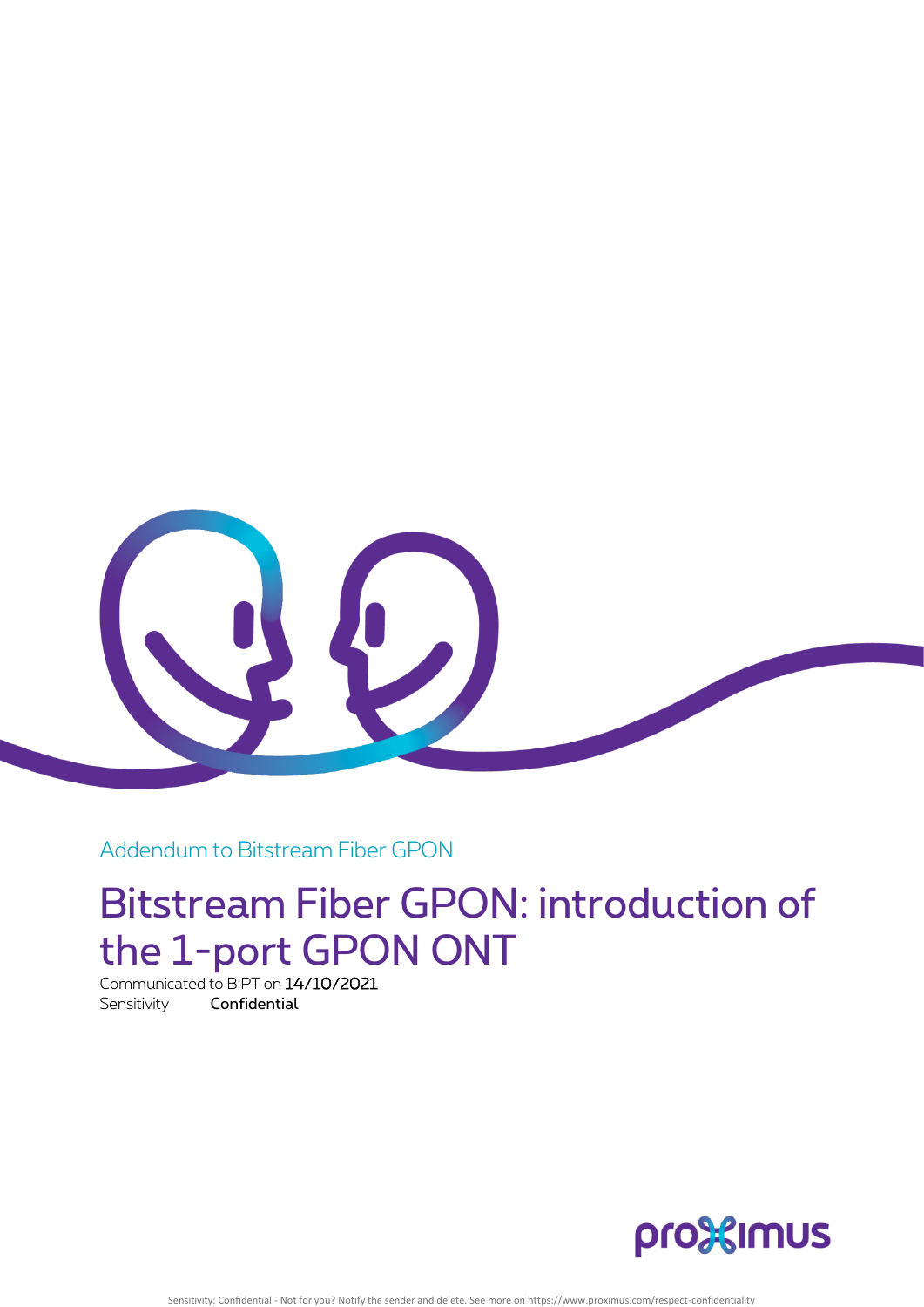# pro<sup>32</sup>imus

## Table of contents

| 8. |  |
|----|--|
|    |  |
|    |  |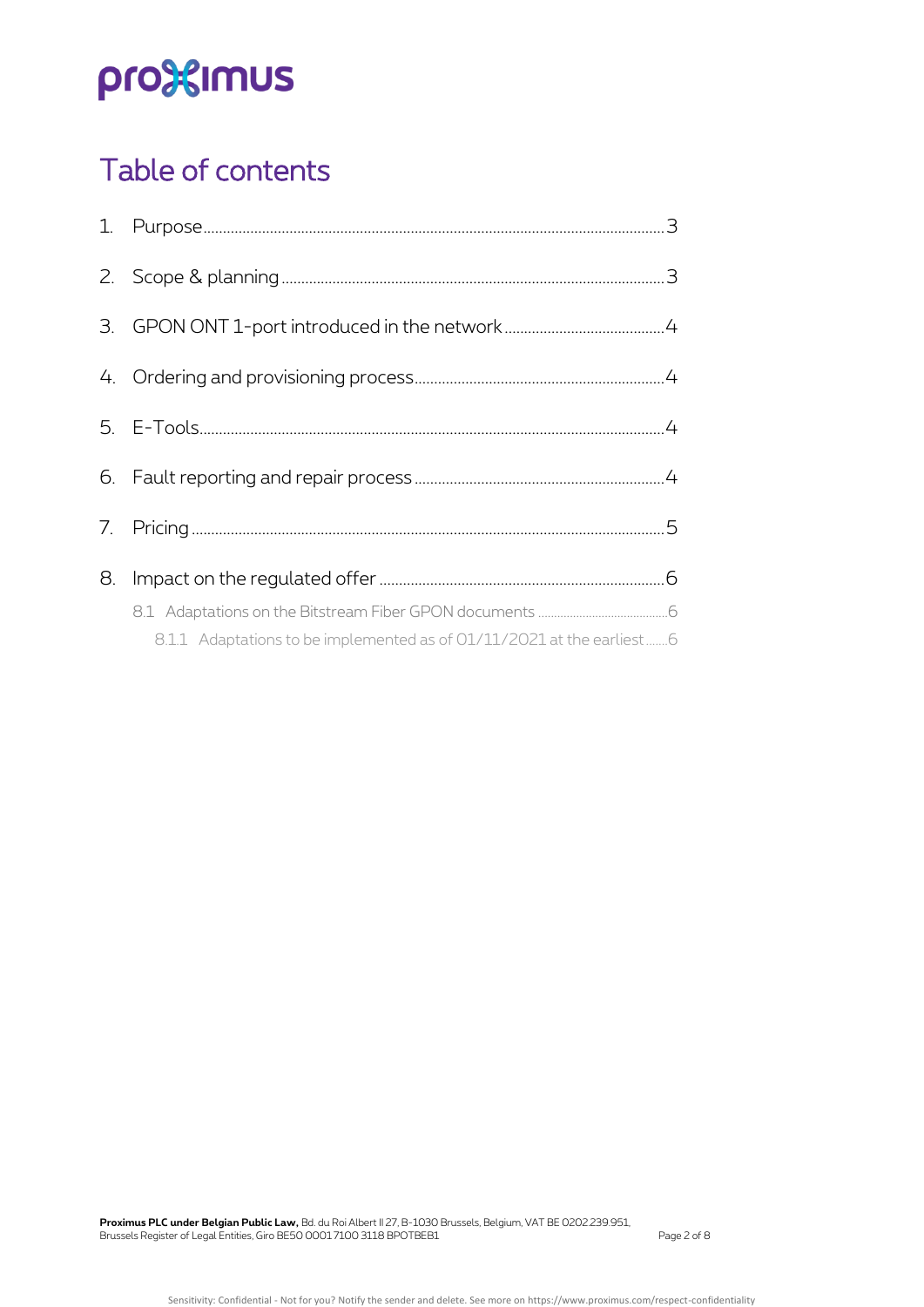## pro<sup>32</sup>imus

### <span id="page-2-0"></span>1. **Purpose**

In order to overcome the recent announcement of a global shortage in chipsets used in the 4-ports GPON ONT, a new 1-port GPON ONT version will progressively be introduced, as fallback solution, in the Proximus network and used for Fiber GPON installations at end-user premises.

The present addendum is communicated to the BIPT in order to update the reference offer of Bitstream Fiber GPON to introduce this 1-port GPON ONT.

<span id="page-2-1"></span>More details and a planning regarding the process updates linked to the usage of this 1-port GPON ONT will be provided in a next addendum.

### 2. **Scope & planning**

This addendum is applicable to the Bitstream Fiber GPON services (with shared VLANs, Dedicated VLANs and Single VLANs), as described in the related reference offer.

The present addendum has been communicated to the BIPT in order to become effective as from **01/11/2021 <sup>1</sup>** at the earliest.

<sup>1</sup> Proximus might postpone this date in order to guarantee the quality of the deliverables

**Proximus PLC under Belgian Public Law,** Bd. du Roi Albert II 27, B-1030 Brussels, Belgium, VAT BE 0202.239.951, Brussels Register of Legal Entities, Giro BE50 0001 7100 3118 BPOTBEB1 Page 3 of 8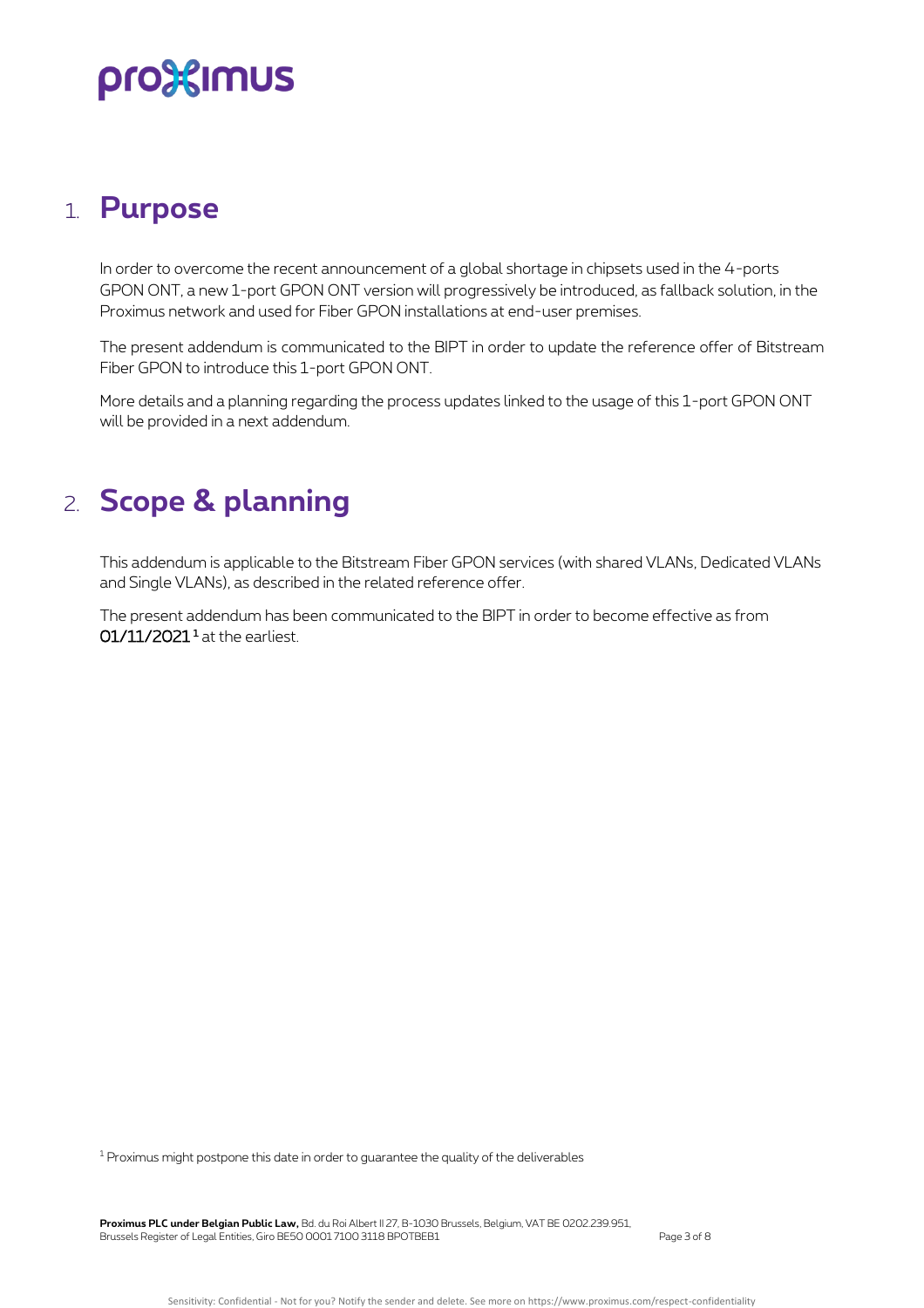# pro%imus

## <span id="page-3-0"></span>3. **GPON ONT 1-port introduced in the network**

The first 1-port devices will probably be installed as from the beginning of November this year. 4-ports GPON ONTs, as long as they are available, will continue to be installed for the end-users of the Wholesale customers when the status of the Living Unit is not yet Home Connected.

### <span id="page-3-1"></span>4. **Ordering and provisioning process**

This update does not have any impact on the ordering process, nor on the communication flows during the ordering and provisioning of the updated Fiber GPON services.

Concerning the migration of a GPON end-user activated on a 1-port GPON ONT towards a Wholesale customer, the current Change Operator process will be applicable in remote mode. The corresponding fee will be implemented for invoicing

In order to minimize at its maximum the interruption between the remote execution of the Change Operator in the systems and the installation of the CPE by the OLO technician, we are looking for a structural solution that would allow the OLO technician to trigger the activation of the change operator only when he is on site to install the CPE.

More details and a planning regarding this process update will be provided in a next addendum.

## <span id="page-3-2"></span>5. **E-Tools**

<span id="page-3-3"></span>The adaptation of the documentation in the systems and customer interfaces (pre-checks) to only show one UNI for the 1-port GPON ONT is planned to be delivered in the IT release of February 2022<sup>2</sup>.

### 6. **Fault reporting and repair process**

This update does not have any impact on the fault reporting and repair process, nor on the communication flows during the fault reporting and repair process of Fiber GPON services.

<sup>2</sup> Proximus might postpone this date in order to guarantee the quality of the deliverables

**Proximus PLC under Belgian Public Law,** Bd. du Roi Albert II 27, B-1030 Brussels, Belgium, VAT BE 0202.239.951, Brussels Register of Legal Entities, Giro BE50 0001 7100 3118 BPOTBEB1 Page 4 of 8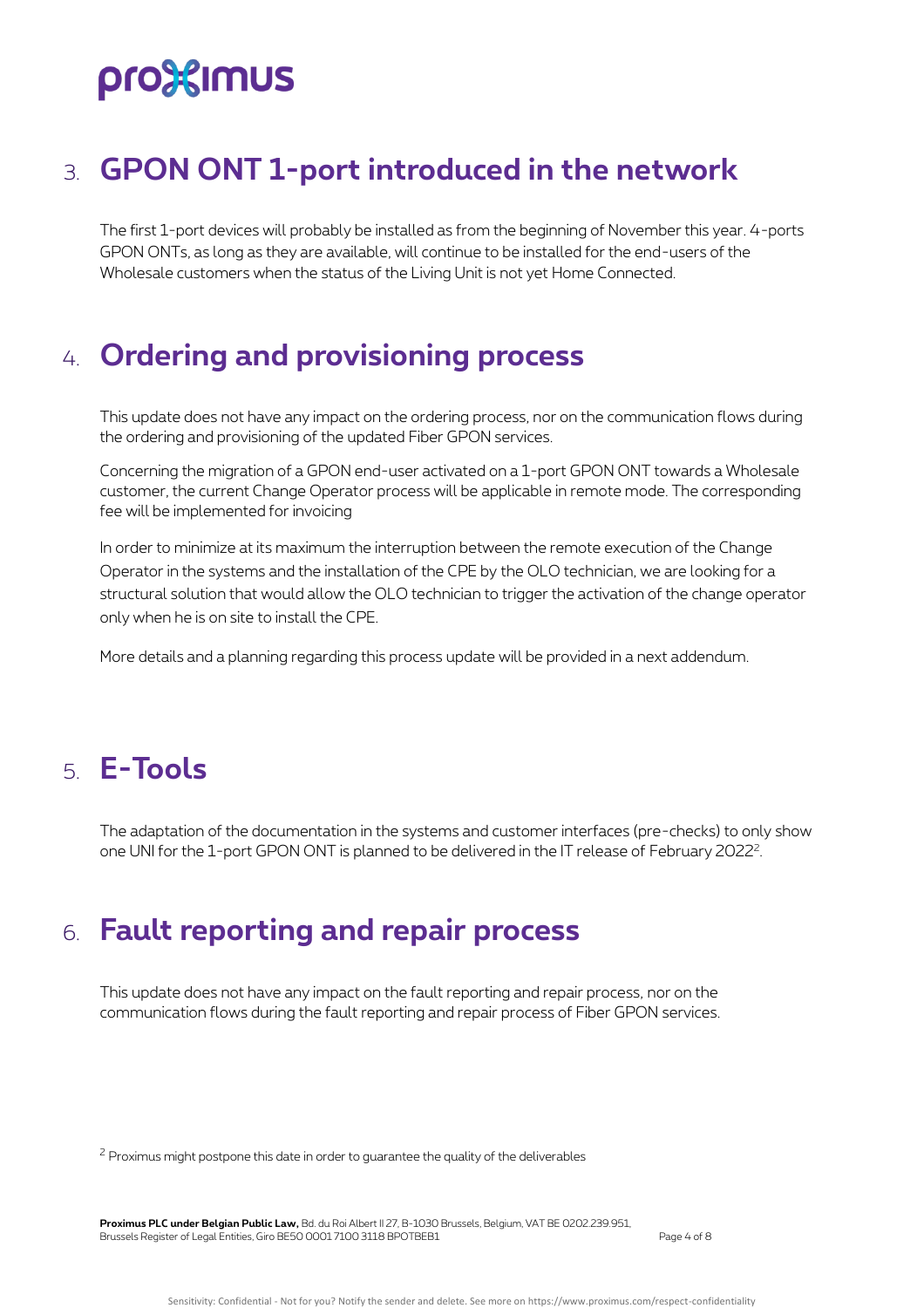# pro<sup>32</sup>imus

## <span id="page-4-0"></span>7. **Pricing**

The fee for the Installation Method "Remote" will be implemented for the Change Operator order action as from 01/11/2021<sup>3</sup>.

 $3$  Proximus might postpone this date in order to guarantee the quality of the deliverables

**Proximus PLC under Belgian Public Law,** Bd. du Roi Albert II 27, B-1030 Brussels, Belgium, VAT BE 0202.239.951, Brussels Register of Legal Entities, Giro BE50 0001 7100 3118 BPOTBEB1 Page 5 of 8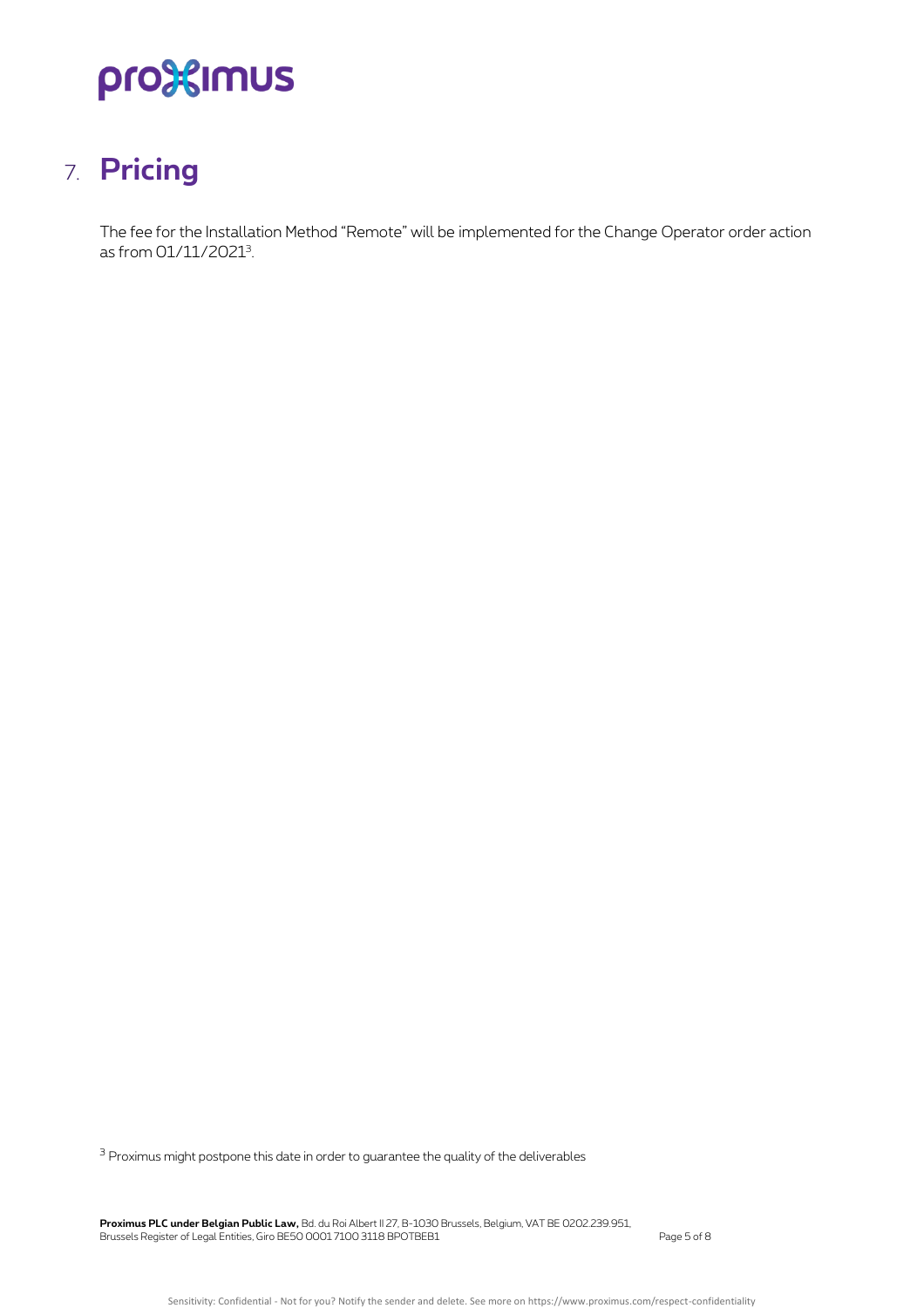## pro%imus

### <span id="page-5-0"></span>8. **Impact on the regulated offer**

### <span id="page-5-1"></span>8.1 **Adaptations on the Bitstream Fiber GPON documents**

The sections of the Bitstream Fiber GPON offer documents which are impacted by this addendum are indicated in the subsequent paragraphs (changes are highlighted in pink). These adaptations refer to the Bitstream Fiber GPON reference offer (version 4), approved by the BIPT on 21/05/2021.

#### <span id="page-5-2"></span>8.1.1 **Adaptations to be implemented as of 01/11/2021** <sup>4</sup> **at the earliest**

#### Main Body

In section 5.7.3 Optical Network Terminal and Service Box :

The Optical Network Terminal (ONT), connected to the ONTP, is an optical modem. It's an active network element managed via the OLT and it's a part of the Proximus network.

The ONT is managed by GPON in-band channel, called **ONT Management and Control Interface (OMCI)** as defined in ITU-T Recommendations G.984.

Depending on the Proximus engineering design, the GPON ONT with four ports will get one of the two functionalities described hereafter:

> o Shared ONT aims to connect up to 4 IPs in the context of an MDU with ethernet vertical cabling.

Multiple Service ONT aims to activate different services from different operators by IP.

The GPON ONT with one port will get maximum one IP address and will deliver one service from one operator.

Depending on the minimum Installation Method required to perform the activation, the ONT will be installed by a Proximus or Partner Technician in the Living Unit (for 1-port or 4-ports GPON ONT) or in the technical room (for Shared ONT).

The access to the high bandwidth at End-User premises will be at the ONT Ethernet port, which is the Proximus network demarcation point, where the Beneficiary or the Beneficiary's End-User will connect its LAN or its Service Box. The Service Box will be provided, installed and connected to the ONT<sup>5</sup> by the Beneficiary or the Beneficiary's End-User, according to the requirements set forth in Annex 2, "Technical Specifications", section "Service Box".

<sup>4</sup> Proximus might postpone this date in order to guarantee the quality of the deliverables

**Proximus PLC under Belgian Public Law,** Bd. du Roi Albert II 27, B-1030 Brussels, Belgium, VAT BE 0202.239.951, Brussels Register of Legal Entities, Giro BE50 0001 7100 3118 BPOTBEB1 Page 6 of 8

<sup>5</sup> Proximus recommends the use of an UTP cable, minimum CAT6.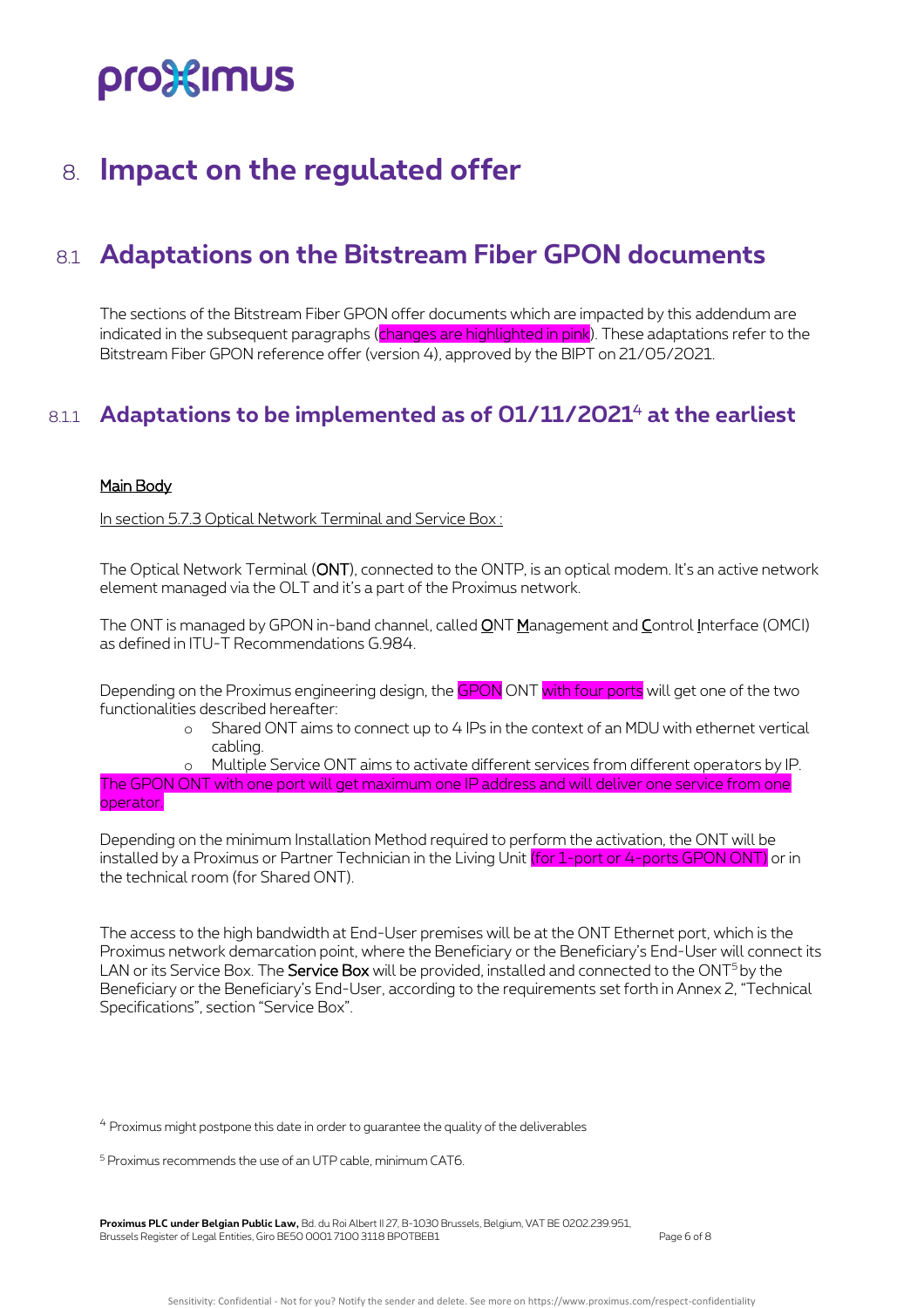

#### In section 8.1 UTAC, UNI, UTAC/UNI :

The UTAC is the identifier of the fibre terminating on the Optical Network Termination Point [ONTP] or the BDFO (Building Distribution Frame Optical used in some SDU/MDU), part of the Fiber GPON access network. Only 1 Optical Network Terminal [ONT] can be connected on this fibre.

The UTAC is allocated when the fibre is designed by Proximus engineering to be terminated on a certain Living Unit located at a certain installation address. The UTAC is independent from the services provided on the Fiber GPON access.

Its format is described below:

#### GS1 Company Prefix > < Individual Asset Reference >

| X1X7       | X8 X18          |
|------------|-----------------|
| 54 13729 6 | 9 999 999 999 X |

UTAC examples: 54 1372 9000 0000 001*2*, 54 1372 9000 0000 002*9* 

UTAC is the unique identifier of the Wholesale Termination Product.

#### The UNI is the identifier of the Ethernet port on the ONT.

Then, for a given End-User, 1 Ethernet service will be provided on 1 UNI of the ONT connected on the "terminated" fibre identified by 1 UTAC.

UNI format is x-y where  $x =$  slot (always 1) and  $y =$  port (1, 2, 3 or 4) UNI example: 1-1, 1-2, 1-3 or 1-4. The UNIs for the 4-ports GPON ONT are : 1-1, 1-2, 1-3 or 1-4. The UNI for the 1-port GPON ONT is 1-1.

The UTAC/UNI is the combination of the two here-above mentioned identifiers (UTAC & UNI) and refers to the Fiber GPON installation point ID. This combination can be used by the Beneficiary as a substitute to the detailed installation address for the provide-like order types.

In the context of a Multiple Service ONT, the first free UNI of the IP must always be used for a new activation.

#### Annex 2 - Technical Specifications

In section 10 Typical power requirements:

<sup>6</sup> X1…X7 always remains fixed as

54 is the identifier of Belgium.

13729 is the identifier of Proximus PLC under Belgian Public Law.

**Proximus PLC under Belgian Public Law,** Bd. du Roi Albert II 27, B-1030 Brussels, Belgium, VAT BE 0202.239.951, Brussels Register of Legal Entities, Giro BE50 0001 7100 3118 BPOTBEB1 Page 7 of 8